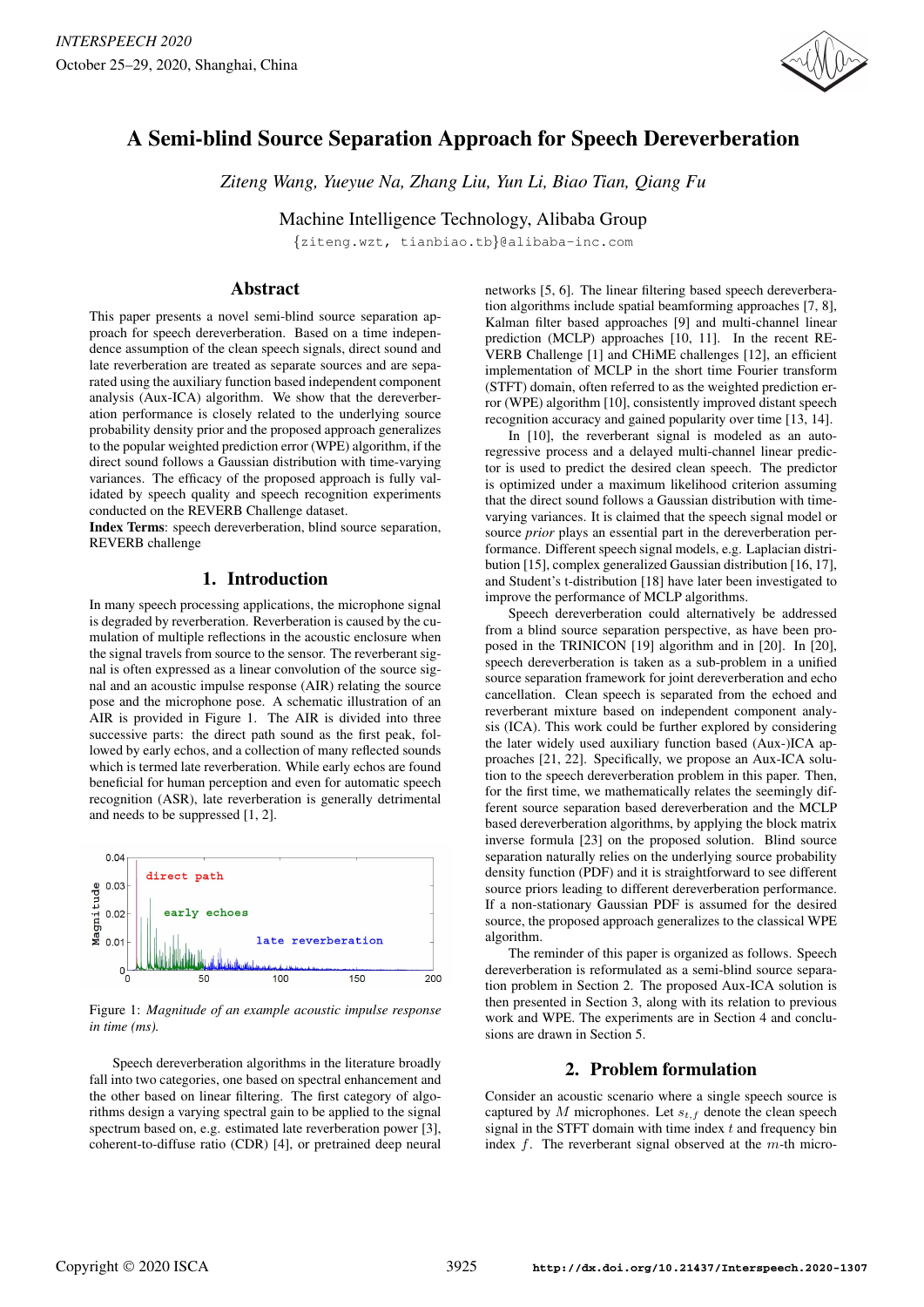phone can be represented using a convolutive transfer function model as

$$
x_{m,t,f} = \sum_{\tau=0}^{L_h-1} h_{m,\tau,f} s_{t-\tau,f} + e_{m,t,f} \tag{1}
$$

where  $h_{m,\tau,f}$  with length  $L_h$  time frames models the frequency domain transfer function between the speech source and the mth microphone, and  $e_{m,t,f}$  represents the modeling error and ambient noise. As in [10], by assuming the addictive term  $e_{m,t,f} = 0$ , the signal at an arbitrarily chosen microphone (e.g.  $m = 1$ ) can be written in the MCLP form as

$$
x_{t,f} = d_{t,f} + \sum_{m=1}^{M} \sum_{\tau=0}^{L-1} a_{m,\tau,f}^* x_{m,t-\Delta-\tau,f}
$$
 (2)

where  $L$  is the order of the delayed multi-channel linear predictor  $a_{m,\tau,f}$ ,  $\triangle$  is the prediction delay and  $(\cdot)^*$  denotes conjugate. The prediction delay is determined by the chosen boundary between the desired speech signal  $d_{t,f}$  and late reverberation.

The signal model in (2) can be written in matrix notation as

$$
\begin{bmatrix} x_{t,f} \\ \mathbf{x}_{\triangle,f} \end{bmatrix} = \begin{bmatrix} 1 & \mathbf{a}_f^H \\ \mathbf{0} & \mathbf{I} \end{bmatrix} \begin{bmatrix} d_{t,f} \\ \mathbf{x}_{\triangle,f} \end{bmatrix}
$$
(3)

where

with

$$
\mathbf{x}_{\triangle,f} = [x_{1,t-\triangle,f}, ..., x_{1,t-\triangle-L+1,f}, ... x_{M,t-\triangle,f}, ..., x_{M,t-\triangle-L+1,f}]^T
$$
(4)

is the vector of STFT samples delayed by  $\triangle$ , 0 is a zero vector of length  $ML$ , **I** is a unit matrix of order  $ML$  and

$$
\mathbf{a}_{f} = [a_{1,0,f},...,a_{1,L-1,f},...]
$$

$$
a_{M,0,f},...,a_{M,L-1,f},...]^T
$$
(5)

is the MCLP prediction coefficient vector.  $(\cdot)^T$  denotes transpose and  $(\cdot)^H$  denotes Hermitian transpose. Equation (3) clearly represents a non-singular mixing process from the source separation perspective, so the desired speech signal can be separated from the observation vector as

$$
\begin{bmatrix} \hat{d}_{t,f} \\ \mathbf{x}_{\triangle,f} \end{bmatrix} = \mathbf{B}_f \begin{bmatrix} x_{t,f} \\ \mathbf{x}_{\triangle,f} \end{bmatrix}
$$
 (6)

where  $\widehat{(\cdot)}$  denotes the estimate of a variable, and  $\mathbf{B}_f$  is termed the unmixing matrix.

Speech dereverberation is now reformulated by (3) and (6) as a semi-blind source separation problem, since  $\mathbf{x}_{\Delta,f}$  is already known. Furthermore, by assuming that  $\{d_{t,f}, \mathbf{x}_{\Delta,f}\}\$  are mutually independent, the unmixing matrix  $B_f$  can be uniquely determined by

$$
\mathbf{B}_f = \begin{bmatrix} 1 & \mathbf{b}_f^H \\ \mathbf{0} & \mathbf{I} \end{bmatrix} \tag{7}
$$

$$
\mathbf{b}_{f} = [b_{1,0,f},...,b_{1,L-1,f},...]
$$

$$
b_{M,0,f},...,b_{M,L-1,f},...]^T.
$$
 (8)

The independence assumption is valid if  $\{d_{t,f}\}\$ are assumed independent across time, and a proof of this independence exchange lemma can be found in [20].

#### 3. The proposed approach

#### 3.1. The Aux-ICA solution

To estimate the unmixing matrix, an independence measure is firstly defined by employing the Kullback-Leibler divergence as

$$
J(\mathbf{B}_f) = \int_{d_{t,f}} \int_{\mathbf{x}_{\triangle,f}} p(d_{t,f}, \mathbf{x}_{\triangle,f}) \log \frac{p(d_{t,f}, \mathbf{x}_{\triangle,f})}{q(d_{t,f}, \mathbf{x}_{\triangle,f})}
$$
  
=  $H(d_{t,f}) + H(\mathbf{x}_{\triangle,f}) - H(d_{t,f}, \mathbf{x}_{\triangle,f})$   
=  $const. + E[G(d_{t,f})] - \log |\det \mathbf{B}_f|$  (9)

where  $p(.)$  represents the source PDF,  $q(.)$  the product of approximated PDF of individual sources,  $H(\cdot)$  the entropy function, and  $E[\cdot]$  denotes the expectation operation.  $G(d_{t,f})$  is called the contrast function and has a relationship  $G(d_{t,f}) =$  $-\log p(d_{t,f}).$ 

Minimizing (9) is a nonlinear optimization problem. In the auxiliary function technique, a function  $Q(\mathbf{B}_f, \mathbf{C}_f)$  is designed such that

$$
J(\mathbf{B}_f) = \min_{\mathbf{C}_f} Q(\mathbf{B}_f, \mathbf{C}_f).
$$
 (10)

Then instead of directly minimizing the objective function  $J(\mathbf{B}_f)$ , the auxiliary function  $Q(\mathbf{B}_f, \mathbf{C}_f)$  is minimized in terms of  $\mathbf{B}_f$  and  $\mathbf{C}_f$ , alternatively.

If we assume a general super-Gaussian PDF of the clean speech signal, which requires that the contrast function  $G(r)$  is continuous and  $G'(r)/r$  is monotonically decreasing in  $r \geq 0$ , with  $(\cdot)'$  denoting the derivative operator. Note that the speech signal models introduced in [16, 18] all satisfy this assumption. Then the following inequality

$$
G(d_{t,f}) \le \frac{G'(r_0)}{2r_0} |d_{t,f}|^2 + G(r_0) - \frac{r_0 G'(r_0)}{2} \tag{11}
$$

holds for any  $d_{t,f}$  and  $r_0$  [21]. The equality sign is satisfied if and only if  $r_0 = |d_{t,f}|$ . On the basis of (11), we have the auxiliary function

$$
Q(\mathbf{B}_f, \mathbf{C}_f) = \sum_{i=1}^{ML+1} \mathbf{w}_{i,f}^H \mathbf{C}_{i,f} \mathbf{w}_{i,f} + const.
$$
 (12)

where  $\mathbf{w}_{i,f}^H$  is the *i*-th row vector of  $\mathbf{B}_f$  and the auxiliary variable  $\mathbf{C}_{i,f}$  is defined by

$$
\mathbf{C}_{i,f} = E\left[\frac{G'(r_{i,t,f})}{r_{i,t,f}} \mathbf{x}_{t,f} \mathbf{x}_{t,f}^H\right]
$$
(13)

with  $\mathbf{x}_{t,f} = [x_{t,f}, \mathbf{x}_{\Delta,f}^T]^T$  the observation vector and  $r_{i,t,f}$  $|\mathbf{w}_{i,f}^H\mathbf{x}_{t,f}|$  the *i*-th separated source.

For the semi-blind source separation task at hand, only the first demixing row vector needs to be estimated. The update rule is thus obtained by minimizing  $Q(\mathbf{B}_f, \mathbf{C}_f)$  in terms of  $\mathbf{w}_{1,f}$  as

$$
\mathbf{w}_{1,f} = \left[\mathbf{B}_f \mathbf{C}_{1,f}\right]^{-1} \mathbf{i}_1 \tag{14}
$$

$$
\mathbf{w}_{1,f} \leftarrow \mathbf{w}_{1,f} / \mathbf{w}_{1,f,1} \tag{15}
$$

where  $\mathbf{i}_1 = [1, 0, ..., 0]^T$  is a  $ML + 1$  dimensional vector and  $\mathbf{w}_{1,f}$  is normalized with respect to its first element. (14) could be further simplified as

$$
\mathbf{w}_{1,f} = \mathbf{C}_{1,f}^{-1} \mathbf{B}_{f}^{-1} \mathbf{i}_{1} \n= \mathbf{C}_{1,f}^{-1} \mathbf{i}_{1}.
$$
\n(16)

Consequently, the proposed Aux-ICA solution consists of iteratively applying (13)(16)(15) and (6) in order until convergence.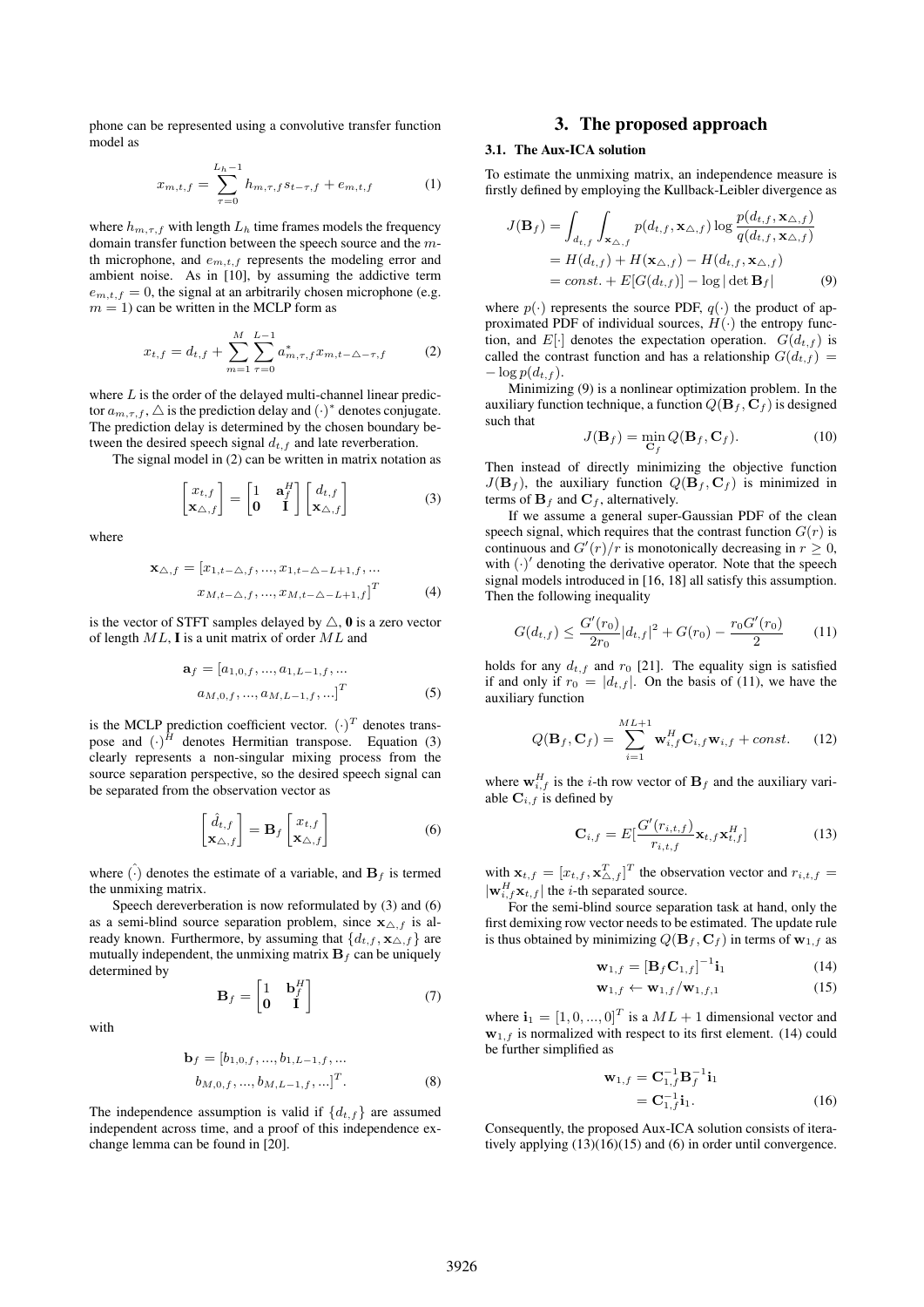#### 3.2. Relation to prior work

For now, the Aux-ICA solution for speech dereverberation seems different from the MCLP based approaches, though they are based on the same signal mode in (2). Their relationship is firstly revealed as in the following.

Rewrite the auxiliary variable  $C_{1,f}$  in block form as

$$
\mathbf{C}_{1,f} = \begin{bmatrix} c_{11} & \mathbf{r}_{\Delta,f}^H \\ \mathbf{r}_{\Delta,f} & \mathbf{R}_{\Delta,f} \end{bmatrix}
$$
 (17)

where

$$
\mathbf{R}_{\triangle,f} = E\left[\frac{G'(r)}{r}\mathbf{x}_{\triangle,f}\mathbf{x}_{\triangle,f}^H\right],
$$
  

$$
\mathbf{r}_{\triangle,f} = E\left[\frac{G'(r)}{r}\mathbf{x}_{\triangle,f}x_{t,f}^*\right].
$$
 (18)

Then apply block matrix inversion

$$
\mathbf{C}^{-1} = \begin{bmatrix} (c_{11} - \mathbf{r}^H \mathbf{R}^{-1} \mathbf{r})^{-1} \\ -\mathbf{R}^{-1} \mathbf{r} (c_{11} - \mathbf{r}^H \mathbf{R}^{-1} \mathbf{r})^{-1} \end{bmatrix} \\ - (c_{11} - \mathbf{r}^H \mathbf{R}^{-1} \mathbf{r})^{-1} \mathbf{r}^H \mathbf{R}^{-1} \\ \mathbf{R}^{-1} + \mathbf{R}^{-1} \mathbf{r} (c_{11} - \mathbf{r}^H \mathbf{R}^{-1} \mathbf{r})^{-1} \mathbf{r}^H \mathbf{R}^{-1} \end{bmatrix} . \tag{19}
$$

And by taking (19) into (16) and (15), we have the demixing coefficients

$$
\mathbf{b}_f = -\mathbf{R}_{\triangle,f}^{-1} \mathbf{r}_{\triangle,f} \tag{20}
$$

while the separated desired source is given by

$$
\hat{d}_{t,f} = x_{t,f} + \mathbf{b}_f^H \mathbf{x}_{\triangle,f}.
$$
 (21)

The consequent solution now consists of applying (18)(20) and (21) iteratively until convergence, the same as in the MCLP approaches [10, 11], but different in the correlation weighting factor, which is determined by the underlying source prior. If the speech signal follows a non-stationary Gaussian PDF as in the WPE algorithm [10]

$$
p(d_{t,f}) \sim \mathcal{N}_{\mathbb{C}}(d_{t,f}; 0, \lambda_{t,f}) \propto \exp(-\frac{|d_{t,f}|^2}{\lambda_{t,f}}),
$$
 (22)

then we get  $G'(r)/r = 1/\lambda_{t,f}$  with  $\lambda_{t,f}$  the time-varying variance. Here the Aux-ICA solution and WPE turns out equivalent only mathematically, because (22) is not super-Gaussian.

The auxiliary function technique was once applied in [11] to derive a generalized WPE algorithm, but under a different measure called the *Hadamard-Fischer mutual correlation*, assuming a clean speech signal has auto-correlation coefficients of nearly zero for time lags larger than tens of milliseconds. The mathematical equivalence derived here is not too surprising, given the auxiliary function technique turns both the original objective functions in [11] and (9) into quadratic forms that depends on the second-order statistics of the observed signal. Nevertheless, the Aux-ICA solution highlights the roll of statistical modeling of speech, which has been persistently studied in the literature [24, 25], and has recently been found important also in echo cancellation [26] and beamforming [27].

We consider one unified contrast function

$$
G(d_{t,f}) = \left(\frac{d_{t,f}}{\eta}\right)^{\beta} \tag{23}
$$

which covers most speech signal models in the literature, with  $\eta > 0$  and  $0 < \beta < 2$  the scaling and shape parameters. A choice of  $\beta \in [0.2, 0.4]$  is suggested for speech separation tasks [25].

### 4. Experiments

Speech dereverberation experiments are conducted on the the REVERB Challenge dataset [1]. The scenario is listening to a single stationary distant-talking speaker in reverberant rooms. The SimuData test set includes three typical reverberant conditions: a small room, a medium-size room and a large-size room with RT60 0.25s, 0.5s, and 0.7s respectively. Clean utterances are convolved with measured AIRs at two source-microphone distances (near  $= 0.5$ m and far  $= 2.0$ m). Real-recorded background noise is then added to the simulated data at signal-tonoise ratio (SNR) of 20dB. The RealData test set is collected in a different meeting room with reverberation time of 0.7s, where source-microphone distances are set at approximated 1.0m (near) and 2.5m (far). All the utterances are provided with 1-channel (1ch), 2-channel (2ch) and 8-channel (8ch) formats.

The proposed Aux-ICA speech dereverberation algorithm is evaluated with typical contrast function parameters  $\eta = 1$  and  $\beta = 0.2, 0.4, 1$  in (22). STFT is performed in 512 length and 128 samples shift. The MCLP signal model parameters are set  $\Delta = 3$  and  $L = 10$ , following that of WPE optimized on this dataset<sup>1</sup>. Both the Aux-ICA algorithm and the baseline WPE algorithm perform utterance-based processing for 5 iterations.

#### 4.1. Quality evaluation

Several objective measures, including cepstrum distance, log likelihood ratio, frequency-weighted segmental SNR, and speech-to-reverberation modulation energy ratio (SRMR) [28] are recommended for objective evaluation in the challenge. The SRMR scores are finally reported in Table 1, for its strong correlation to the dereverberation task at hand.

Compared with the unprocessed recordings, SRMR gains are observed on all the processed data. The best gains are respectively 0.41 dB, 0.96 dB and 1.92 dB on the 1ch, 2ch and 8ch RealData. The capability of the speech dereverberation algorithms clearly increases as more microphones are available. For each room, higher gains are achieved in the far-distance cases than that in the near-distance cases. The objective scores assuming different source PDF shape parameters are close. Nevertheless, the choice of  $\beta = 0.4$  gives the best results on all the real datasets and most of the simulated datasets, which extends the argument made specifically for speech separation in [25] to speech dereverberation tasks.

#### 4.2. Recognition evaluation

A state-of-the-art speech recognition system is built up using time delay neural networks (TDNNs) for acoustic modeling. The word error rates (WERs) are summarized in Table 2.

There exist clear gaps between the results on SimData and that on RealData. On the simulated data, the difference between assuming different source priors are not significant. In the following analysis, we focus on the RealData part, which is more indicative of the real performance of the evaluated algorithms. The Aux-ICA based speech dereverberation algorithm shows superiority on the 1ch and 2ch test cases, on average reducing the WER from 19.41% to 16.90% and 15.90%, respectively. While on the 8ch RealData, the vanilla WPE algorithm performs best and the error rate differences are 0.09% and 0.44% compared with the Aux-ICA ( $\beta = 0.2$ ) algorithm. Checking again with the speech quality tests, the general trend is that higher SRMR scores relate to lower recognition errors.

<sup>&</sup>lt;sup>1</sup>The WPE implementation and the speech recognition pipeline are available at https://github.com/kaldi-asr/kaldi/tree/master/egs/reverb/s5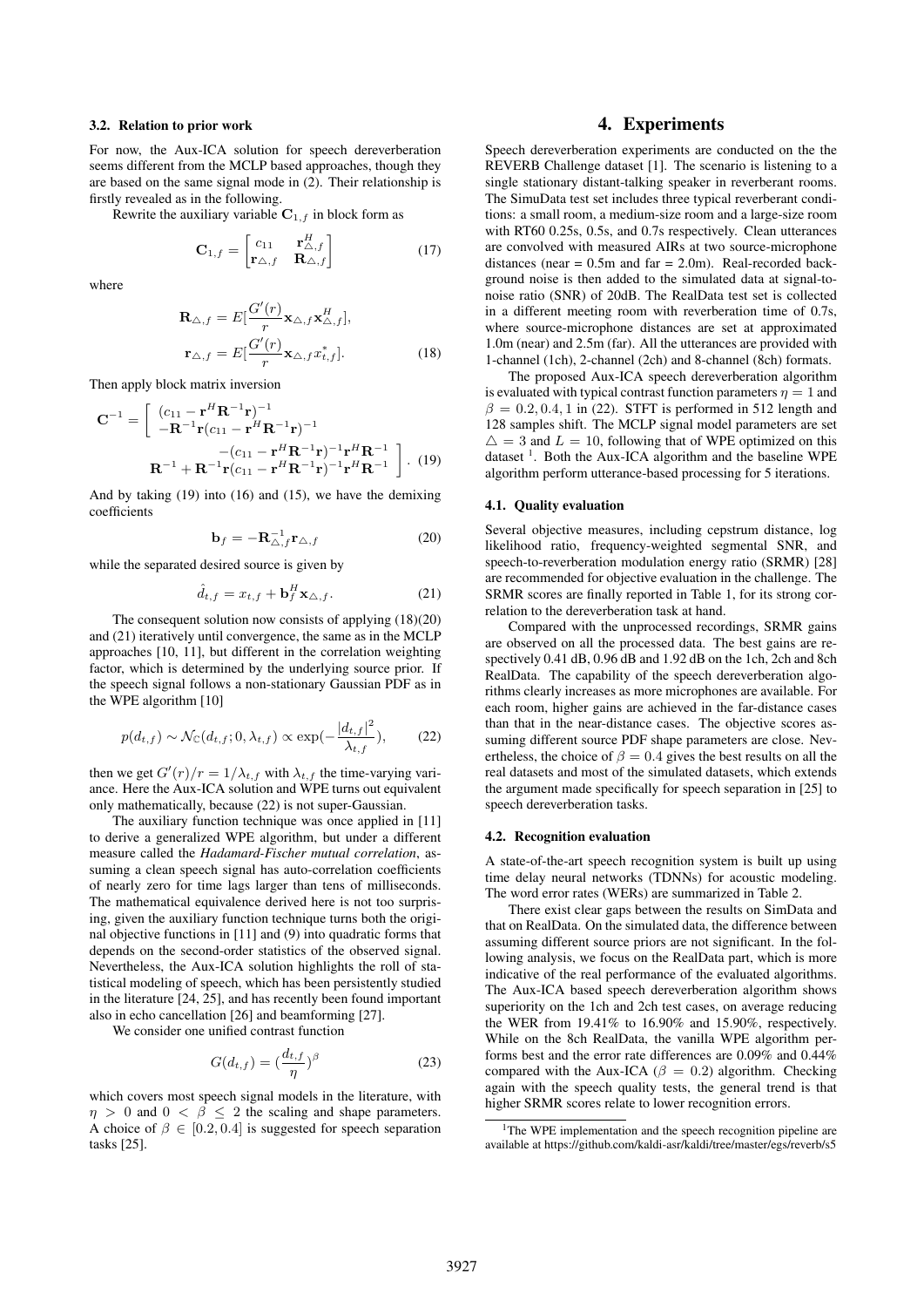Table 1: *SRMR scores under different source probability density function assumptions. Bold figures indicates the best performance in each test condition.*

|     |                        | SimData |      |                   |      |       |      |      | RealData |      |      |
|-----|------------------------|---------|------|-------------------|------|-------|------|------|----------|------|------|
|     |                        | Room1   |      | Room <sub>2</sub> |      | Room3 |      |      | Room1    |      |      |
|     |                        | Near    | Far  | Near              | Far  | Near  | Far  | Ave. | Near     | Far  | Ave. |
|     | Unproc.                | 4.50    | 4.58 | 3.74              | 2.97 | 3.57  | 2.73 | 3.68 | 3.17     | 3.19 | 3.18 |
|     | <b>WPE</b>             | 4.62    | 4.84 | 3.99              | 3.20 | 3.85  | 2.89 | 3.90 | 3.43     | 3.51 | 3.47 |
| 1ch | Aux-ICA, $\beta = 0.2$ | 4.65    | 4.91 | 4.07              | 3.30 | 3.95  | 2.94 | 3.97 | 3.49     | 3.60 | 3.55 |
|     | Aux-ICA, $\beta = 0.4$ | 4.66    | 4.95 | 4.13              | 3.39 | 4.03  | 2.99 | 4.03 | 3.52     | 3.65 | 3.59 |
|     | Aux-ICA, $\beta = 1.0$ | 4.54    | 4.77 | 4.08              | 3.41 | 4.01  | 2.95 | 3.96 | 3.37     | 3.56 | 3.47 |
|     | <b>WPE</b>             | 4.72    | 5.18 | 4.31              | 3.93 | 4.24  | 3.36 | 4.29 | 3.89     | 4.08 | 3.99 |
| 2ch | Aux-ICA, $\beta = 0.2$ | 4.73    | 5.20 | 4.35              | 4.12 | 4.31  | 3.46 | 4.36 | 3.97     | 4.20 | 4.09 |
|     | Aux-ICA, $\beta = 0.4$ | 4.72    | 5.18 | 4.36              | 4.27 | 4.34  | 3.53 | 4.40 | 4.00     | 4.27 | 4.14 |
|     | Aux-ICA, $\beta = 1.0$ | 4.56    | 4.94 | 4.26              | 4.40 | 4.26  | 3.55 | 4.33 | 3.80     | 4.18 | 3.99 |
|     | <b>WPE</b>             | 4.74    | 5.19 | 4.51              | 5.29 | 4.63  | 4.73 | 4.85 | 4.85     | 5.24 | 5.05 |
| 8ch | Aux-ICA, $\beta = 0.2$ | 4.67    | 5.24 | 4.47              | 5.19 | 4.54  | 4.55 | 4.78 | 4.71     | 5.12 | 4.92 |
|     | Aux-ICA, $\beta = 0.4$ | 4.72    | 5.14 | 4.50              | 5.34 | 4.62  | 4.75 | 4.85 | 4.86     | 5.33 | 5.10 |
|     | Aux-ICA, $\beta = 1.0$ | 4.40    | 4.96 | 4.28              | 5.09 | 4.37  | 4.55 | 4.61 | 4.50     | 5.02 | 4.76 |

Table 2: *The evaluation set WERs (%) on the baseline TDNN speech recognition system. Bold figures indicates the best performance in each test condition.*

|     |                        | SimData |      |                   |      |       |      | RealData |       |       |       |
|-----|------------------------|---------|------|-------------------|------|-------|------|----------|-------|-------|-------|
|     |                        | Room1   |      | Room <sub>2</sub> |      | Room3 |      |          | Room1 |       |       |
|     |                        | Near    | Far  | Near              | Far  | Near  | Far  | Ave.     | Near  | Far   | Ave.  |
|     | Unproc.                | 3.08    | 3.78 | 4.64              | 7.31 | 4.36  | 7.09 | 5.04     | 18.59 | 20.22 | 19.41 |
|     | <b>WPE</b>             | 3.08    | 3.49 | 4.45              | 6.83 | 4.29  | 6.63 | 4.80     | 16.83 | 18.47 | 17.65 |
| 1ch | Aux-ICA, $\beta = 0.2$ | 3.08    | 3.44 | 4.40              | 6.70 | 4.26  | 6.37 | 4.71     | 16.16 | 17.93 | 17.05 |
|     | Aux-ICA, $\beta = 0.4$ | 3.15    | 3.47 | 4.40              | 6.54 | 4.35  | 6.34 | 4.71     | 16.00 | 17.79 | 16.90 |
|     | Aux-ICA, $\beta = 1.0$ | 3.17    | 3.35 | 4.58              | 6.62 | 4.35  | 6.51 | 4.76     | 15.62 | 18.43 | 17.03 |
|     | <b>WPE</b>             | 3.50    | 3.50 | 4.59              | 6.17 | 4.23  | 6.17 | 4.69     | 15.81 | 16.78 | 16.30 |
| 2ch | Aux-ICA, $\beta = 0.2$ | 3.17    | 3.50 | 4.66              | 6.10 | 4.26  | 6.17 | 4.64     | 15.55 | 16.24 | 15.90 |
|     | Aux-ICA, $\beta = 0.4$ | 3.22    | 3.54 | 4.64              | 6.34 | 4.23  | 6.24 | 4.70     | 15.75 | 16.85 | 16.30 |
|     | Aux-ICA, $\beta = 1.0$ | 3.27    | 3.50 | 4.51              | 6.47 | 4.21  | 6.66 | 4.77     | 15.78 | 17.05 | 16.42 |
|     | <b>WPE</b>             | 3.19    | 3.57 | 4.41              | 5.11 | 3.57  | 3.92 | 3.96     | 12.62 | 13.27 | 12.95 |
| 8ch | Aux-ICA, $\beta = 0.2$ | 3.14    | 3.59 | 4.36              | 5.06 | 3.53  | 3.97 | 3.94     | 12.71 | 13.71 | 13.21 |
|     | Aux-ICA, $\beta = 0.4$ | 3.14    | 3.52 | 4.46              | 5.08 | 3.51  | 4.06 | 3.96     | 13.22 | 13.94 | 13.58 |
|     | Aux-ICA, $\beta = 1.0$ | 3.18    | 3.45 | 4.46              | 5.14 | 3.67  | 4.08 | 4.00     | 13.77 | 14.72 | 14.25 |

# 5. Conclusions

This paper gives some new insights into speech dereverberation by addressing it from a semi-blind source separation perspective, assuming that clean speech are independent across time. A novel Aux-ICA based solution is proposed under the independence maximization measure, and the proposed solution turns out mathematically equivalent with the popular MCLP algorithms. Our work highlights the role of accurate speech modeling, and a super-Gaussian source prior with shape parameter  $\beta \in [0.2, 0.4]$  not only applies to speech separation but also works in the speech dereverberation tasks.

#### 6. References

- [1] K. Kinoshita, M. Delcroix, S. Gannot, E. A. Habets, R. Haeb-Umbach, W. Kellermann, V. Leutnant, R. Maas, T. Nakatani, B. Raj *et al.*, "A summary of the reverb challenge: state-of-theart and remaining challenges in reverberant speech processing research," *EURASIP Journal on Advances in Signal Processing*, vol. 2016, no. 1, p. 7, 2016.
- [2] S. Sivasankaran, E. Vincent, and I. Illina, "A combined evalua-

tion of established and new approaches for speech recognition in varied reverberation conditions," *Computer Speech & Language*, vol. 46, pp. 444–460, 2017.

- [3] E. A. Habets, S. Gannot, and I. Cohen, "Late reverberant spectral variance estimation based on a statistical model," *IEEE Signal Processing Letters*, vol. 16, no. 9, pp. 770–773, 2009.
- [4] A. Schwarz and W. Kellermann, "Coherent-to-diffuse power ratio estimation for dereverberation," *IEEE Transactions on Audio, Speech, and Language Processing*, vol. 23, no. 6, pp. 1006–1018, 2015.
- [5] B. Wu, K. Li, M. Yang, and C.-H. Lee, "A reverberation-timeaware approach to speech dereverberation based on deep neural networks," *IEEE/ACM transactions on audio, speech, and language processing*, vol. 25, no. 1, pp. 102–111, 2016.
- [6] Y. Zhao, Z.-Q. Wang, and D. Wang, "Two-stage deep learning for noisy-reverberant speech enhancement," *IEEE/ACM transactions on audio, speech, and language processing*, vol. 27, no. 1, pp. 53–62, 2018.
- [7] E. A. Habets and J. Benesty, "A two-stage beamforming approach for noise reduction and dereverberation," *IEEE Transactions on Audio, Speech, and Language Processing*, vol. 21, no. 5, pp. 945– 958, 2013.